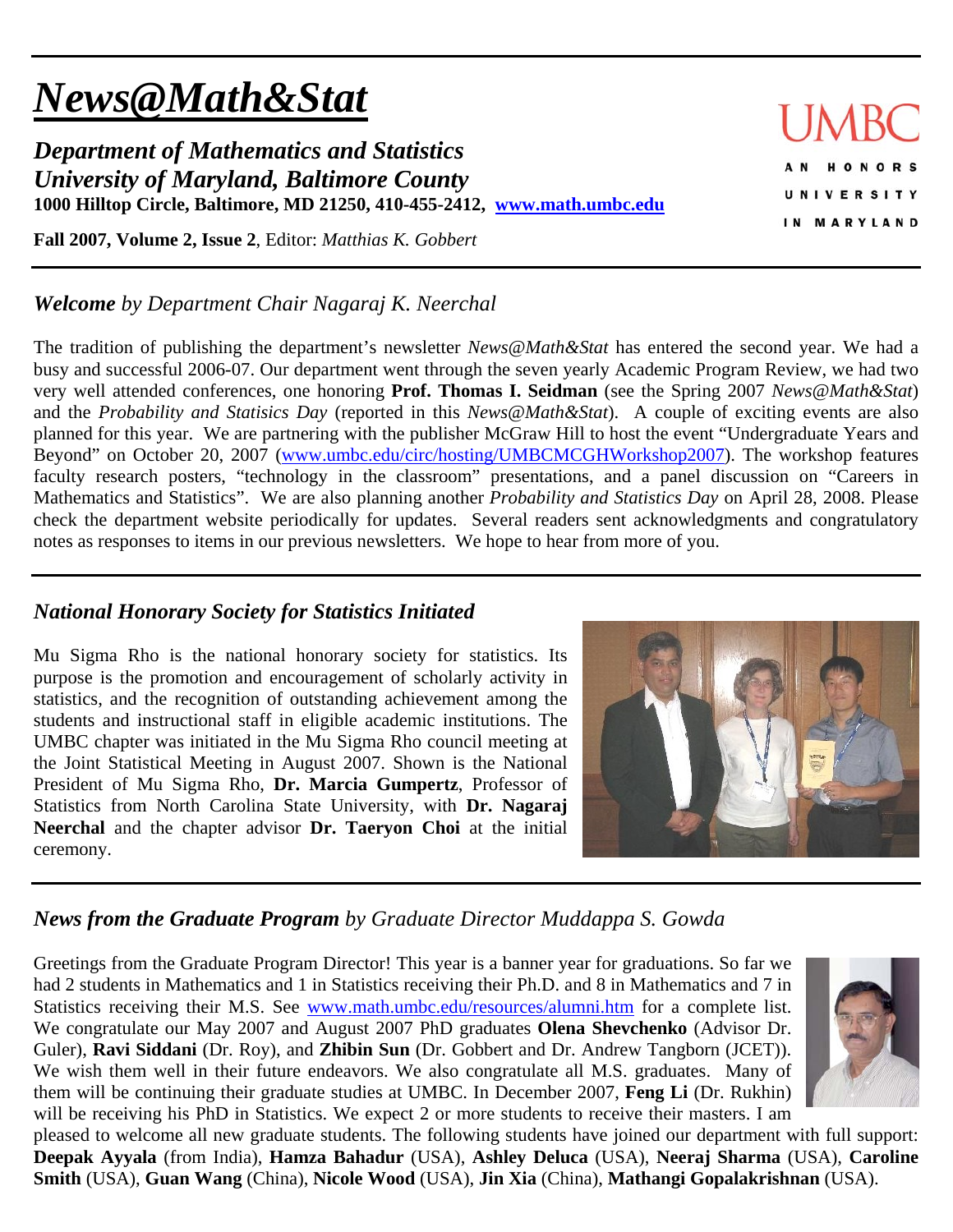#### *News from the Undergraduate Program by Undergraduate Coordinator Yen-Mow Lynn*

In the May 2007 commencement, 33 bachelor degrees in Mathematics were awarded, including 5 dual degrees and 2 double majors. In addition, 12 minors in Mathematics and 2 in Statistics were awarded. For the academic year in total, 52 majors (including 10 secondary majors) and 12 minors in Mathematics and 1 major and 2 minors in Statistics received their degrees. Over the last year, the department has initiated several educational initiatives. **Dr. Matthias Gobbert** first offered a hybrid version of MATH 221 Introduction to Linear Algebra in Summer 2006 and 2007, in which approximately one third of the instruction was offered online while the other two thirds were face-to-



face. In Fall 2007, **Ms. Bonnie Kegan** offers a hybrid version of STAT 121 Introduction to Statistics for Social Sciences, which consists of approximately three quarters of the instruction presented online while the remaining quarter are face-to-face. All quizzes and examinations in these courses are given in a face-to-face setting. Depending on the availability of qualified instructors, the department is interested in further exploring the initiation of hybrid versions of other courses usually offered in a traditional setting. Starting with Fall 2007, the department adopted the Early Transcendental version of the Calculus textbook in use. By covering the topics on inverse functions, inverse trigonometric functions, exponential and logarithmic functions, hyperbolic functions in MATH 151, students from the Biological Sciences, Economics, Financial Economics, Information Systems may now need to take only one semester of Calculus to meet their needs. The topics on antiderivatives, definite integrals and their applications are now covered in MATH 152. The change has no effect on students in Mathematics, Chemistry, Physics, and Engineering, since they normally take both Calculus courses. The course MATH 251 on Multivariable Calculus is not affected by this change.

### *News from the MSGSA by President Justin Newcomer and Vice President Alen Agheksanterian*

The Mathematics and Statistics Graduate Student Association (MSGSA) has been recognized as a UMBC community since Spring 2007. The main purposes of the MSGSA are to represent the graduate students in the mathematics and statistics programs and provide an interface between students and the adminstration in the department. Some of the new plans for the current academic year include the peer mentoring program (in conjunction with the GSA) and planning of social events such as a group visits of museums in DC or Baltimore. The officers for Fall 2007 are **Justin Newcomer** (President), **Alen Agheksanterian** (Vice President and GSA Senator for Mathematics), **Martin Klein** (Secretary), **Elizabeth Stanwyck** (Treasurer), and **Gaurav Sharma** (GSA Senator for Statistics).



# *News from the Council of Majors and Pi Mu Epsilon by President Kristel Ehrhardt*

Pi Mu Epsilon and the Council of Majors are looking forward to a wonderful school year; full of exciting activities, both alone and with the Physics and Philosophy Departments. Last spring, Pi Mu Epsilon inducted eighteen new members in a ceremony attended by friends and family. In addition, we recognized three outstanding graduating seniors and presented an Alumni Association Award. This year, the undergraduates have a lounge! Please visit MP012A to take a look. We hope to have a productive year, full of fun and mathematics!

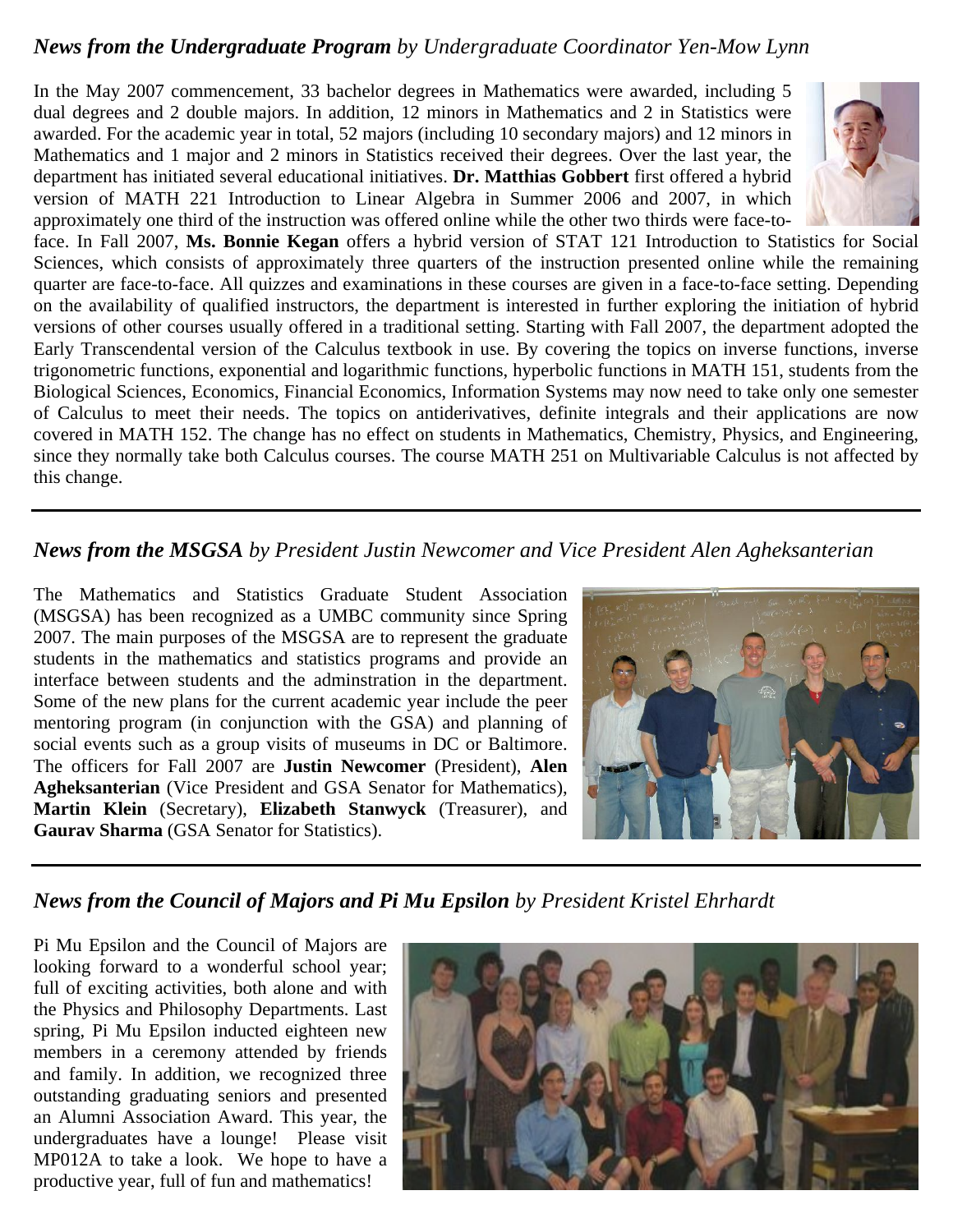#### *UMBC Probability and Statistics Day 2007 by Conference Chair Bimal Sinha*

This year's *Probability and Statistics Day* Conference on April 28, 2007 was an undeniable success, with a record turnout of 95 participants representing a variety of universities, colleges, and institutions. The all-day conference featured keynote speeches by **David Banks** (Duke University) and **Pranab K. Sen** (University of North Carolina, Chapel Hill), as well as many other notable presentations. Parallel sessions were held, including special invited sessions, a technical session, and graduate student presentations. The conference sessions were held in two rooms in the Information Technology and Engineering Building at UMBC, with the poster session taking advantage of the foyer of the building.

The conference featured 27 distinguished speakers representing a wide range of expertise. There were two plenary sessions (featuring such topics as "Sequential Prediction Bounds for Identifying Differentially Expressed Genes in Replicated Microarray Experiments" by **Dulal Bhaumik**, University of Illinois at Chicago and "Upper Level Set Scan Statistic for Detection of Disease and Crime Hotspots" by **Reza Modarres**, George Washington University), and two invited sessions, as well as a technical session. As a special item, **Anindya Roy** organized a session featuring star faculty from outside of the fields of Mathematics and Statistics (**Shari Waldstein** from Psychology, **Tulay Adali** from Computer Science and Electrical Engineering, and **Prasun Kundu** from the Joint Center for Earth Systems Technology (JCET) at UMBC), who showcased the ongoing interdisciplinary research at UMBC.

Unique among conferences in its inclusion of graduate student presentations, the *Probability and Statistics Day* featured 12 student papers and 10 student poster presentations. Awards were given to the best three presentations in each group, including **Justin Newcomer** and **Aarti Gupta** from our department. Some of the presentations by graduate students were based on the capstone projects by students in the Biostatistics track (a joint venture with UMBC and UMB) and on interdisciplinary projects from CIRC (Center for Interdisciplinary Research and Consulting: www.umbc.edu/circ). Graduate students had an exceptional opportunity to exhibit their research and receive feedback from successful researchers in the field.

The first *Probability and Statistics Day* was held at Johns Hopkins University 30 years ago, organized by our own colleague, **Professor Arthur Pittenger**, and assisted by JHU and the US Naval Academy. A total of 26 universities and agencies were represented this year, including NSA, NCHS, EPA, NIH, FDA, GlaxoSmithKline, Rutgers University, Florida State University, Johns Hopkins University, and University of Louisiana, among others. This excellent conference was made possible by the unflagging energy of the organizing committee, chaired by Presidential Research Professor **Bimal Sinha** (other key members were Professors **Taeryon Choi, Junyong Park, and Xiao Wang**), enthusiastic graduate student volunteers, and dedicated departmental staff (**Deneen Blair**). A grant from the National Security Agency supported the event (principal investigators **Bimal Sinha** and **Nagaraj K. Neerchal)**.